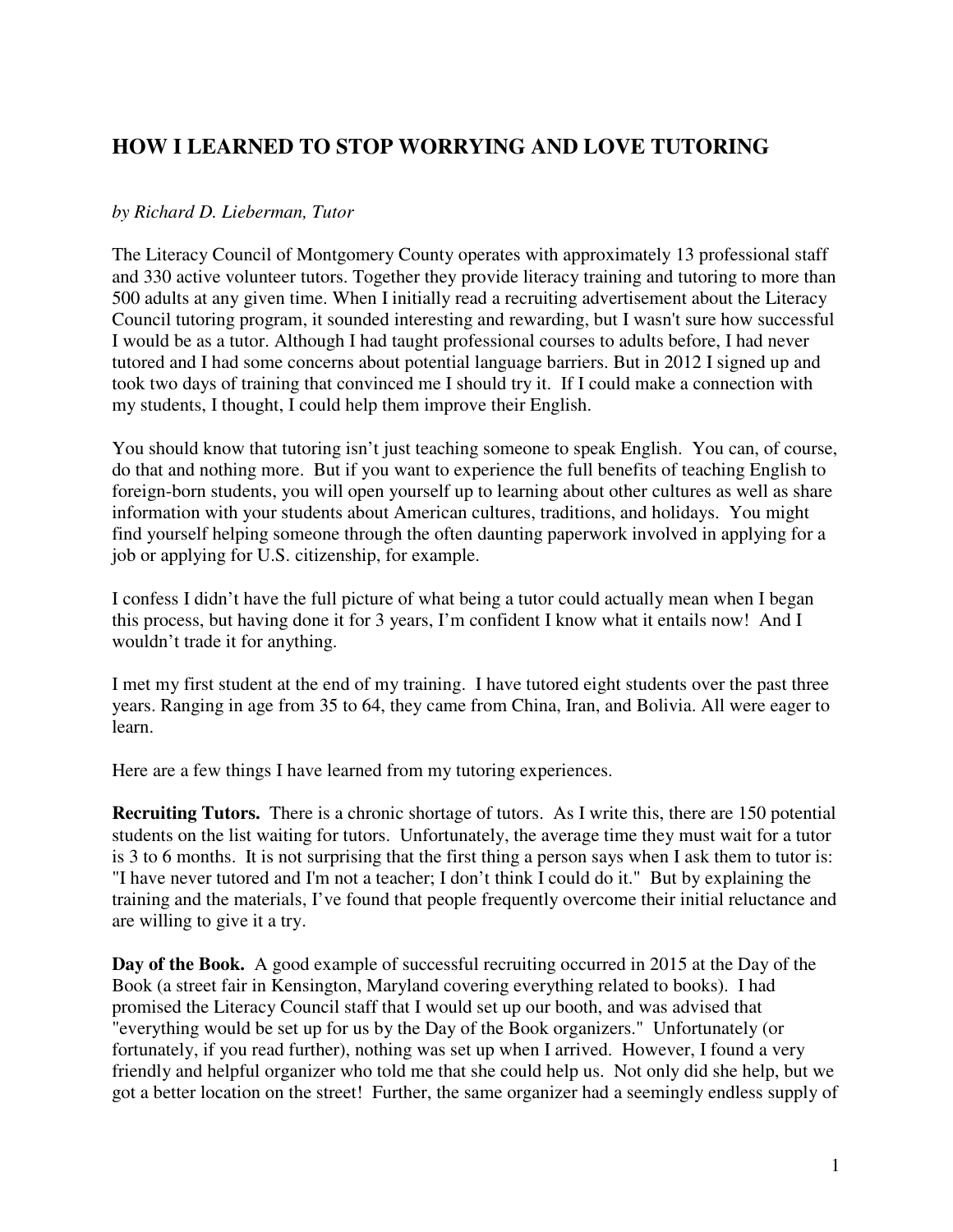friends and acquaintances and asked all of them to visit our booth and sign up for tutoring. We signed up 25 new recruits that day, a record number.

**Speak English at Home!** During our training, the instructors always urged us to have our students speak English at home. Most students from other countries are not comfortable speaking English, or don't have many opportunities to practice. They normally speak their native language in the home. But many students have children or friends who speak English quite well and can practice with them for at least an hour a day. I encourage everyone to use their English even if this takes longer to convey what they mean.

**Easy English News.** One of my students brought me a 12-page newspaper called "Easy English News." Every month this newspaper discusses American traditions, holidays and current news, such as Thanksgiving, Christmas, Martin Luther King Day, gun control, and how the criminal justice system works. It is written at a junior high/high school level with every "difficult" word printed in bold letters. The last page contains a definition of every difficult word. Even though students have a limited vocabulary, they can often understand the articles. This newspaper is a fantastic resource and I recommend that every tutor use it.

**Picture Dictionary/Smartphone.** Two of my most useful teaching tools are a picture dictionary and a smartphone for finding relevant pictures. When a student doesn't understand something, many times showing a picture will help. For anything not in the picture dictionary (and that is a small subset of words), one can always find a picture on a smartphone.

**Intangible Concepts.** While it's easy to show a student a picture, it's often not easy to explain abstract concepts like "early or late," "happy or sad," "helpful" and "creative." I use clocks to explain early and late, smiley faces for happy or sad, and I'm still not sure I have fully conveyed what helpful or creative means.

**Voice of America (VOA) Learning English.** I encourage students to watch American television, and in particular, to listen to the news. But the "regular" news is very hard to understand: the concepts are difficult and the broadcasters speak very fast. I discovered that VOA has hundreds of broadcasts on different smartphone applications and websites that are geared to teaching English to foreign students. The broadcasters speak slowly and distinctly, and there is a very clear "text" version of their speech that scrolls at the bottom of the screen. It is a very useful resource.

Writing. The Literacy Council training is wonderful, but most of the emphasis is on speaking and reading. I insist that all my students learn to write short paragraphs and essays. I teach them to write an introduction or topic sentence, followed by 5-6 "discussion" sentences, and then a conclusion. And they must do it that way every time. I'm not training them to write novels or scholarly papers, but believe me, they can write understandable English.

**Read and Think.** Our workbooks contain stories or essays, all with follow up questions to check comprehension. It isn't enough for the students to be able to read; they must fully comprehend what the words mean. I tell them to make "mental images" of the words as they read. For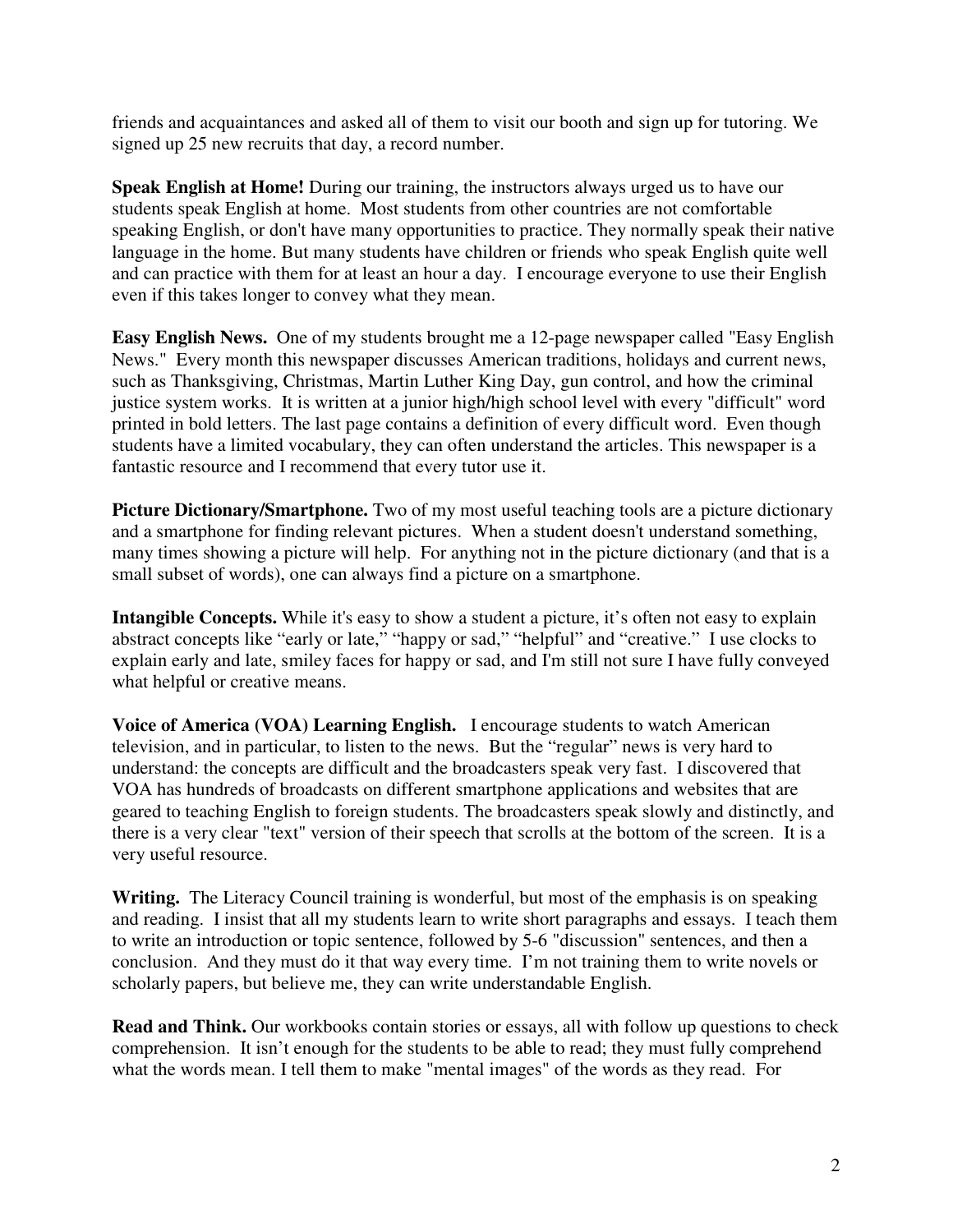example, if the text says "she floated in the air," I tell the students to picture a woman floating along on a white, fluffy cloud in the sky.

**The Accuplacer.** A student wanted to become a professional in a field that required a college degree. I soon determined that English for Speakers of Other Language (ESOL) students could be admitted to college (e.g. Montgomery College) only if they demonstrated a good command of English by taking the ESOL Accuplacer test. I tried for almost a year to convince that student to take the test (there's no penalty if you take it several times). My student was very reluctant, and always said she wasn't ready. One day, she came into tutoring and told me she had signed up to take the Accuplacer. We spent the next two weeks writing paragraphs and taking multiple choice reading comprehension tests. After completing the test, she told me: "Because of tutoring, I wasn't afraid any more, and that's why I signed up to take it."

*Little Women.* One of my students wanted to read *Little Women* by Louisa May Alcott. The original version is nearly 500 pages and was written in a complex style that my students could not understand. One student, however, found a 97 page version abridged by Deanna McFadden that is written in simpler English. Both of my students purchased it for \$4, and we spent weeks going through it. The book provided a pleasant diversion from our regular workbooks.

**Chinese Menu**. One of my students was a waitress in a Chinese restaurant. I asked her if she had English-speaking patrons. She said most spoke Chinese, but some spoke only English. Then she told me that she had a difficult time answering the English questions about the menu, such as what kind of fish is the "Fish of the Day," is this dish spicy or not, is this dish made with garlic. I asked her to bring me a paper copy of the menu. I went over it with my wife and we developed 30 questions my student should be able to answer. Although she was able to answer some of the questions, she asked the Chinese chefs for answers to the others. She told me it really helped her do her work at the restaurant.

**"Ditto."** I was working with my level 1 student, and thought I'd try something new. I wrote a sentence on the whiteboard, then used ditto marks to repeat the first part of the sentence. I explained to the student that ditto marks meant "same as" the sentence or word above it. I even showed her a YouTube clip of the famous "ditto" scene in the movie *Ghost*. In that scene, after Patrick Swayze is killed by foul play, he tries to have psychic Whoopi Goldberg communicate with his wife, Demi Moore, to let her know how he died. Swayze, a ghost sitting by Whoopi's side, says: "Tell her I love her" and Whoopi repeats that. Moore begins to walk out, saying: "He would never say that." Swayze then says to Whoopi: "Tell her 'ditto.'" Whoopi says "ditto" and Moore immediately returns, knowing that her husband would always respond with "ditto" when she told him that she loved him. Several months later, my student and her daughter, who spoke excellent English, were having lunch with my wife and me. Near the end of the meal, my wife told them how much she had enjoyed talking with them. My student immediately said: "Dillo, dillo" and I realized she was saying "ditto." I told her daughter about the movie *Ghost,* the use of ditto, and we all had a wonderful laugh.

**The Birthday Party.** I thought all cultures celebrated birthdays with a party as we do in America. Not true. I tutored two students together for about one year, and they became good friends. One student had a birthday coming up. The other student and I wanted to surprise her